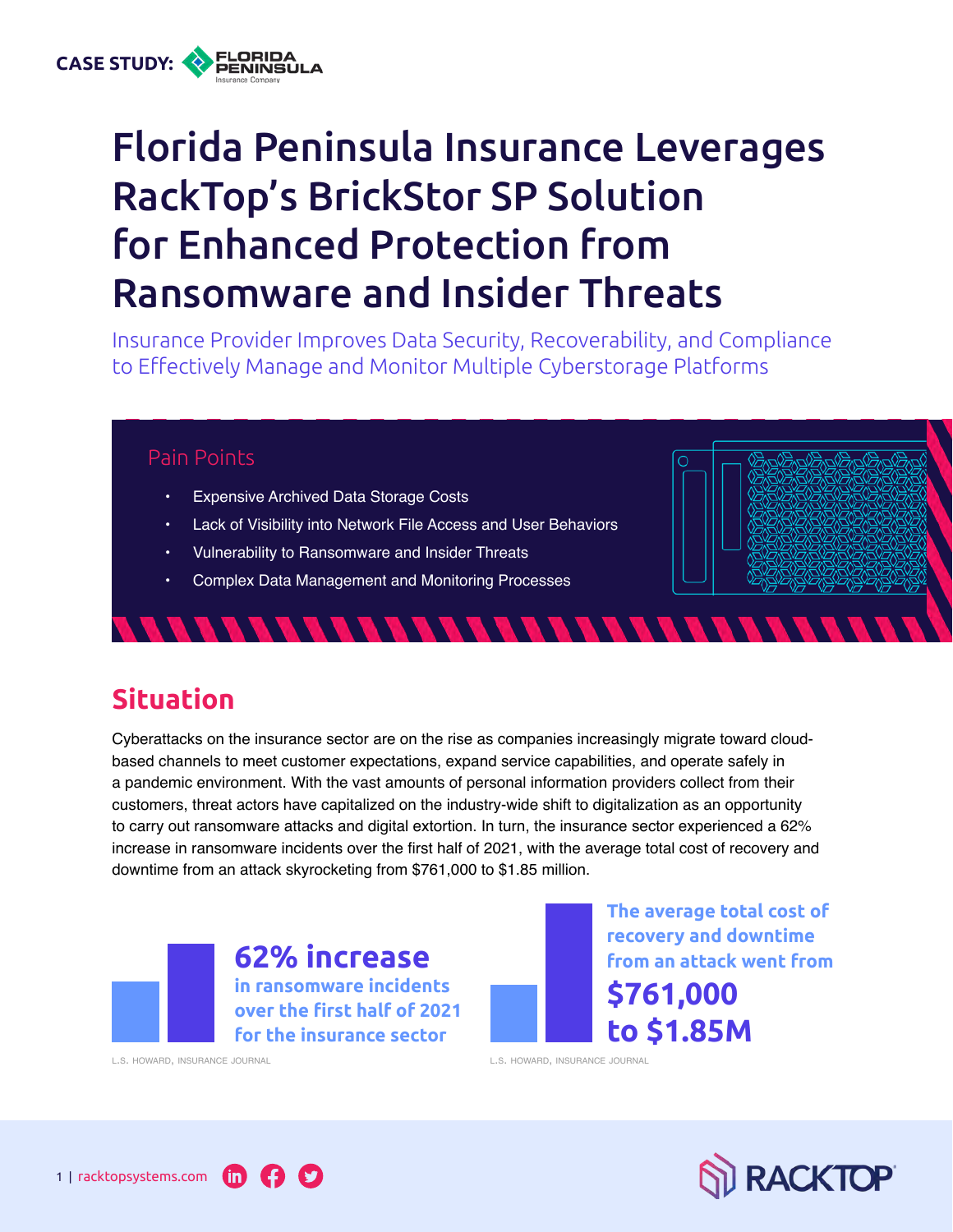

Florida Peninsula Insurance, a leading provider of homeowner, renter, condo, and flood insurance to more than 150,000 customers since its inception in 2005, faced that exact challenge when it enlisted the help of RackTop Systems to better protect its unstructured data from cyberattacks and insider threats. With extensive volumes of archived data, the company lacked the ability to monitor network file access and activity, as well as encrypt unstructured data and securely operate on cloud-based channels. Managing multiple storage platforms, tiering data for archive and protecting existing data was complex, timeconsuming, tedious, and expensive. The company sought a simplified solution that could streamline the process and reduce storage costs while still delivering exceptional data security.

**A** The ability to safeguard tha **safeguard that archived data and securely transition it to a third-party storage platform was a huge need for us."**

"One of our main issues was data sprawl, where we had large volumes of archived data taking up a lot of space on very expensive storage platforms," said Tom Herbert, Chief Technology Officer of Florida Peninsula Insurance. "The cost of storage isn't going down. The bigger we get, the more archived claims data we have -- whether it's photos of losses or video/audio recordings of statements from lawyers and insurers. Over 16 years, it all starts to add up. The ability to

safeguard that archived data and securely transition it to a third-party storage platform was a huge need for us."

### **Strategy**

After consulting with RackTop representatives, Florida Peninsula Insurance participated in the RackTop Jumpstart training and enablement program, which offered a free 90-day subscription for two virtual BrickStor SP solutions that enabled Transparent Data Movement (TDM) for securing the company's sensitive cloud archives. RackTop's cyber analyst team provided 24/7 onboarding and training support as the company integrated the solution into its IT workflows, and customized elements of the solution to meet the company's direct needs.

"The onboarding process was simple," said Herbert. "RackTop was able to make quick adjustments that were pretty impressive, especially when it came to data-locking on Amazon S3 so that certain archives couldn't be deleted. Originally, that wasn't a part of their capabilities, but when we wanted to implement it, they were able to adapt very quickly. Within a couple days, the RackTop team had updated their code to be able to facilitate that feature."

**RackTop was able<br>
<b>EXECUTE:**<br> **EXECUTE: to make quick adjustments that were pretty impressive ... [they] had updated their code to be able to facilitate that feature."**